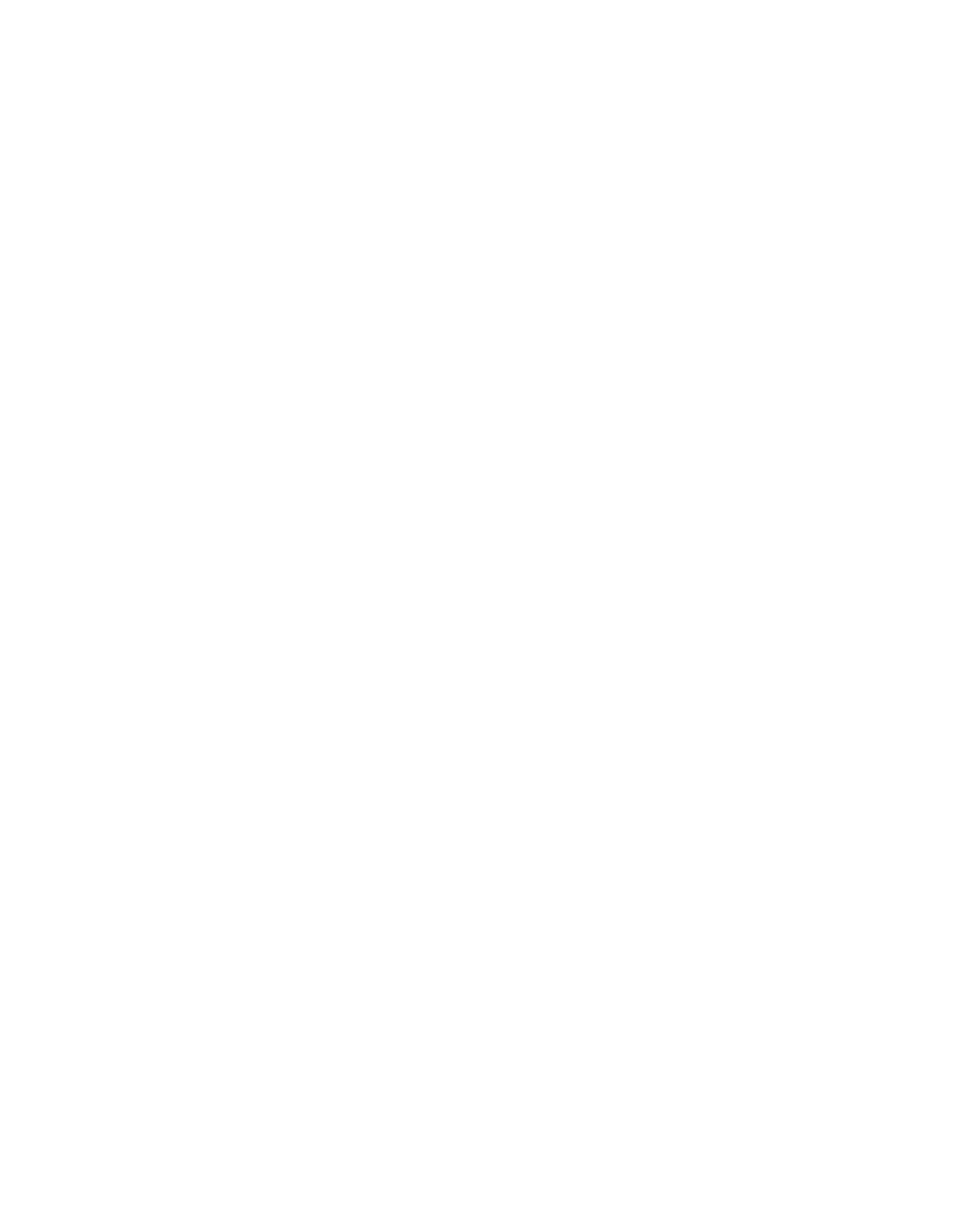The Tennessee Consumer Protection Act (TCPA)<sup>6</sup> was created in 1977 to protect consumers from unfair and deceptive business practices. The TCPA has two main provisions:

- The prohibition of unfair or deceptive acts or practices affecting the conduct of any trade or commerce; and
- • A list of specific acts which are considered to be deceptive acts and practices (which are listed in Appendix B).

Under the TCPA, the Tennessee Division of Consumer Affairs (DCA) and the Tennessee Attorney General are given specific powers to investigate potential violations of the law, including the ability to require the person or business to file a statement or report in writing and under oath, examine under oath any person in connection with the alleged violation, and examine any products that are part of the investigation.

## **Prizes Offered as Inducements**

The TCPA also applies when a prize or gift is offered as an incentive to buy a product.<sup>7</sup> For

instance, TCPA provisions would apply to an advertisement in which a business offers a chance to

win a four-wheeler if the consumer attends a sales presentation. The TCPA is violated:

- When a person or company fails to clearly and conspicuously state the name and street address of the person or company making the offer;
- When a person or company says that:
	- The consumer is or could be a winner, if the consumer contacted has not won or is not eligible to win; or
	- The consumer has been "selected" or is part of a special group eligible to receive the prize or travel service, if that is not true;
- When the person or company making the offer does not clearly and conspicuously state the retail price of each prize or travel service immediately next to the item when the initial offer is in writing. If the offer is verbal, the offering party must disclose each item's approximate retail value; and
- When the offering person or company does not clearly and conspicuously state, next to each prize or travel service offered, a statement of the odds of receiving each item offered when in writing. If the initial offer is verbal, the person or company must clearly and conspicuously state the odds of receiving each item offered.

<sup>6</sup> Tenn. Code Ann. §§ 47-18-101 *et seq*.

<sup>7</sup> Tenn. Code Ann. § 47-18-120.